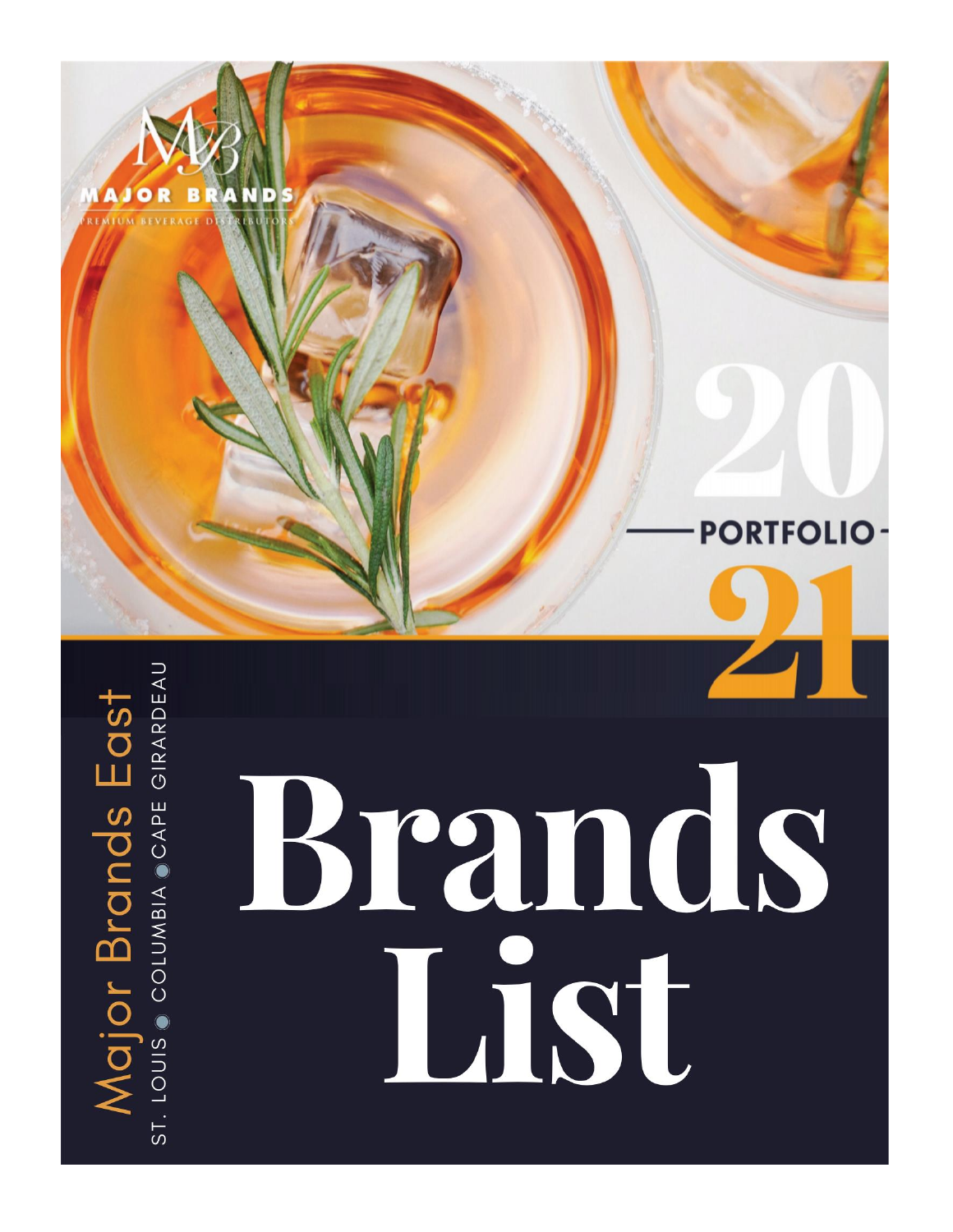

# **SPIRITS**

### **Vodka**

1220 Spirits Crystal Head Mastermind Vodka Stolichnaya Absolut **Stumpy's Spirits** Deep Eddy Vodka Nemiroff **Nemiroff** Stumpy's Spirits American Distilling Co. **Dingle Distillery** Pau Maui Hawaiian Suntory Haku Backwoods Dixie Southern Vodka Vodka Svedka Bakon Vodka Dobra Pinnacle TRU Vodka Barton Distilling Taylor Coupons Dubbles **Purity Vodka** Tavern Keep Company Effen Vodka Rebecca Creek TexaCraft Barton's **Exclusiv Vodca** Distillery **Exclusiv Vodca** Distillery **The Bay** Beach St. **Example 2 Firefly Distillery** Restless Spirits Three Olives Blood x Sweat x Tears Fris Vodka Reyka Reyka Till Vodka Blue Ice Vodka Georgi Russian Standard Tom of Finland Born and Bred Gilbey's Gilbey's S. D. Strong Distilling Tru Boru Vodka **Hangar 1** Seagram's Seagram's Twenty Grand Bowman's **Example 2** High West Distillery Seagram's Vodka Seagram's Voolka Broken Shed **Imperia** Imperia Skinnygirl Skinnygirl VanDeventer Vodka CH Distillery Charles Co. Skol School Wave Spirits CH Distillery and D. Rieger & Co. CLEAR10 Vodka Jorvik Vodka Smirnoff Western Son Distillery Cardinal Sin **Subsets** Journeyman Distillery Smithworks Spirits Wild Roots Spirits Commissar Kamchatka Snow Leopard Zubrowka Core Brewing The Rinky Beverages Core Social Grace Spirits Kivroj Vodka<br>
Soldier Valley

### **Gin**

Death's Door Spirits Magellan Gin Dingle Distillery

1220 Spirits **Few Spirits** Few Spirits Malfy Gin Restless Spirits Restless Spirits 25th State Craft Cocktails Gilbey's McQueen And The Violent Fog Rives Barton Distilling The Gin Mare Community Controller Miles and Miles Rogue Spirits Beefeater **Hendrick's** Hendrick's Monkey 47 S. D. Strong Distilling Bloom Gin **Indoggo Gin** Indoggo Gin New Holland Artisan Spirits Seagram's Gin Bluecoat Gin Manus (Englished School and Brewing Controller Sipsmith Sipsmith Boodles Green Hat Distillery No.3 No.3 Skol Bowman's Greenall's Greenall's Opihr Stumpy's Spirits Boxer Gin **Example 2** Hali'imaile Distilling Co. Boxer Bland Suntory Roku Brockmans **Example 2** Journeyman Distillery **Pinnacle** Pinnacle Tavern Keep Brooklyn Gin **State Communist Communist Communist Communist Communist Communist Communist Communist Communist Communist Communist Communist Communist Communist Communist Communist Communist Communist Communist Communist Co** Builders Gin **Example 2** Llord's **Principe de los** Daredevils Copper & Kings **Copper & Kings** Luxardo **Copper & Kings** Luxardo **Apostoles** Apostoles **Copper & Kings** Copper & Kings Damrak Luxco Rabbit Hole Distilling Wild Roots Spirits

### **Genever**

Bols Genever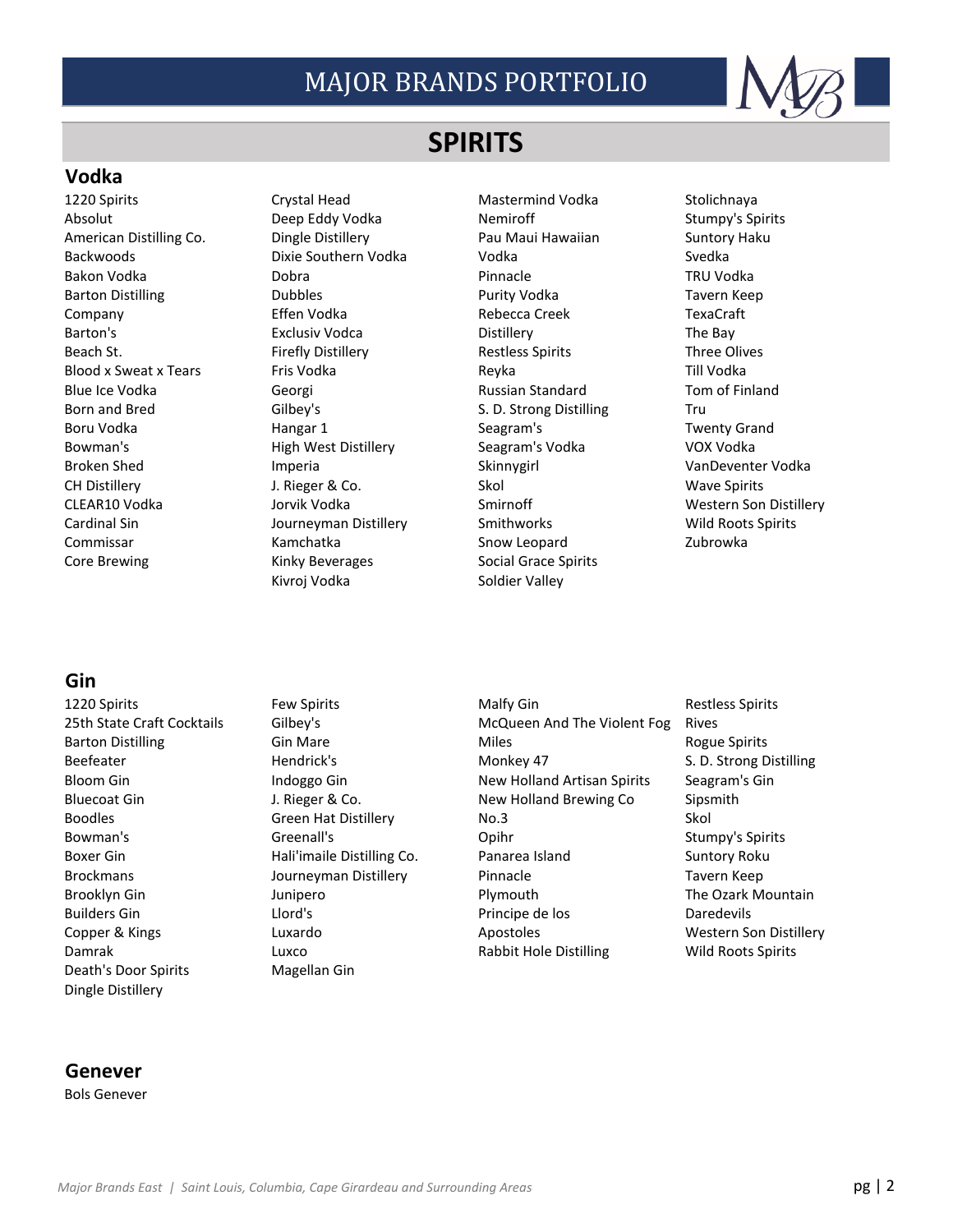

### **Tequila**

123 Tequila E.Cuarenta Mi Campo Tequila Avion 1800 Tequila **El Charro** El Charro Milagro Milagro Tequila Corazon Agave Loco **El Luchador** El Luchador Montezuma Tequila Tequila Farias Aguila Tequila El Tequileno Olmeca Altos Tequila Los Azulejos Azunia **El Tesoro de Don Felipe** Partida Tequila Tequila Tromba Backwoods Fabrica de Tequilas Prospero Tijuana Campo Bravo **Finos (NOM 1472)** Salt Tequila Campo Bravo Gretilla Casa Noble Gran Centenario Santo Fino Tosco Tequila Cenote Tequila Hiatus Tequila Sauza Tres Generaciones Corralejo **Exercicas Hornitos Tequila** Severo Severo Una Vida Tequila Destiladora del Valle de Teq. S.A. Jose Cuervo Siete Leguas Siete Leguas Villa One Tequila Dona Celia Los Arango Tequila Suerte Tequila Dulce Vida **Maestro Dobel** Tanteo Tequila Durango Spirits **Matador** Matador **Tears of Llorona** 

### **Mezcal**

400 Conejos Los Javis Amaras Mezcal Reyes Y Cobardes Bruxo Mezcal Mezcal Craneo Organic Mezcal Reyes Y Demonios Creyente Santo Puro Del Maguey **Xicaru** 

### **Rum**

American Distilling Co. Calico Jack Contract Distillery Ron Abuelo Barracuda Cay **Calypso Rum** Kavana Rum Kavana Rum Ron Diaz Barrell Rum **Cane Run Estate** Kraken Kraken Ron Matusalem Barton's **Conch Republic Rum Co.** Mahina Mahina Ronrico Rum Bayou Rum Crooked Eye Rum Malibu STOLEN Blue Chair Bay **Crusoe** Crusoe **Matusalem Matusalem** Sailor Jerry Bowman's **Cruzan Rum** Cruzan Rum Numbskul Beverage Co. Skol Brinley Gold Shipwreck Don Q Don Don Coutrigger Countries Rum Flor de Cana Cowney's Rum Tavern Keep Brugal **Example Gambino** Gambino **Papa's Pilar Rum** The Real McCoy Bumbu Rum Company Gosling's Rhum Barbancourt Zaya

## **Cachaça**

Leblon Novo Fogo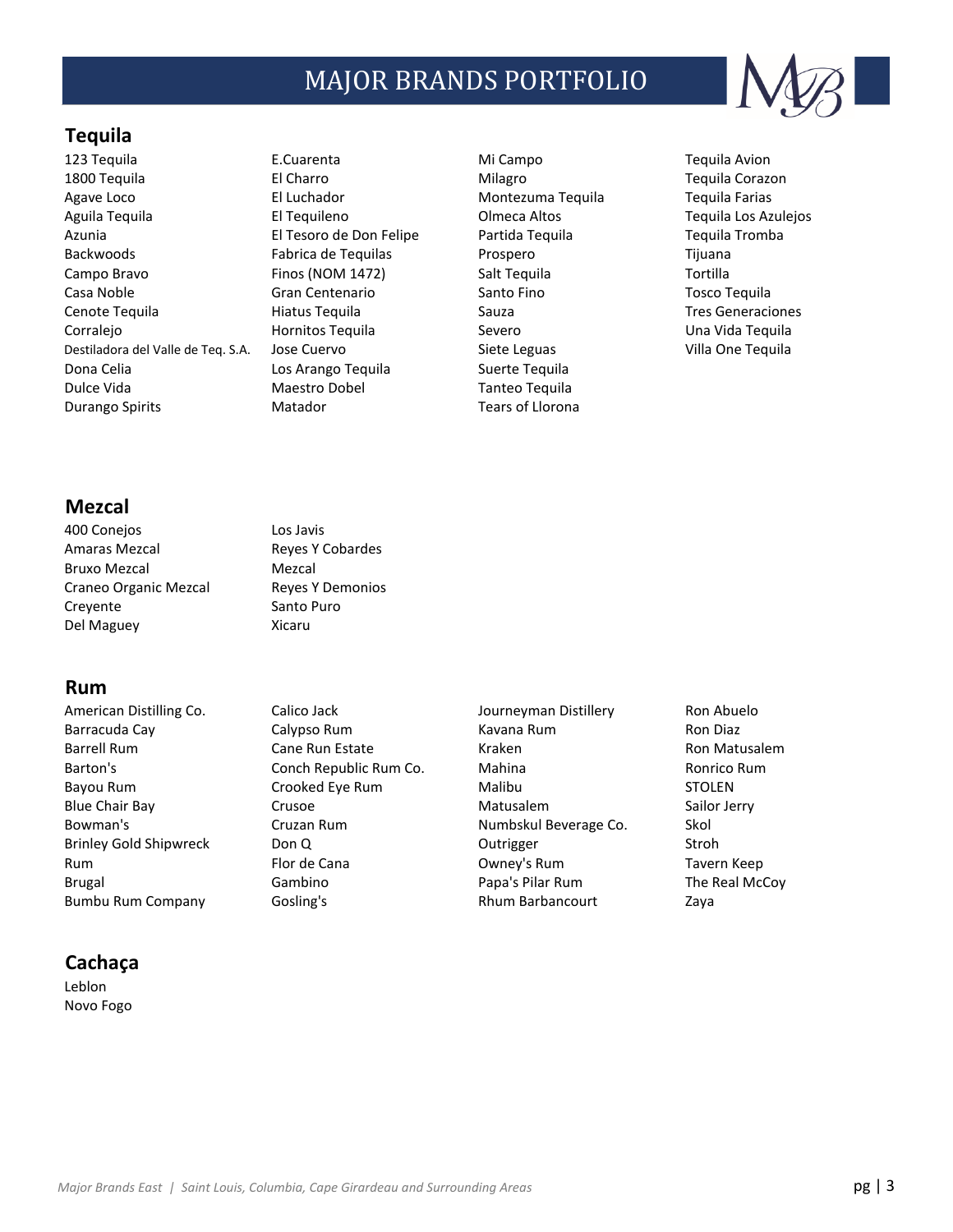

### **Whiskey**

Cutty Sark Legent Daftmill Distillery Loch Lomond

12 Foot Beard Dancing Goat Distillery Lot 40 Signal Hill Spirits 2 Gingers **Devlin Whiskey MGP of Indiana** Signatory Aberlour **Example Distillery** Macnaughton Skrewball Whiskey Macnaughton Skrewball Whiskey Aerstone **Example 20 Example 20 Slipknot Iowa Whiskey** Douglas Laing & Co **Maker's Mark** Slipknot Iowa Whiskey Alexander Murray & Co. Edradour Distillery Mashbuild Bourbon Smooth Ambler American Born **Few Spirits** Few Spirits McConnell's Soldier Valley American Distilling Co. The Firestone & Robertson Mcclelland Speyburn Ammunition Distilling Co Midleton Sqrrl AnCnoc Fistful of Bourbon Missouri Spirits Stranahan's Ardmore George Remus Mitchell & Son Stumpy's Spirits Auchentoshan **Giant Texas Bourbon** Monkey Shoulder Suntory Toki Backwoods Gibson's Finest Moonys Tavern Keep Baker's **Glen Garioch Naked Grouse** Teacher's Clem Garioch Naked Grouse Teacher's Ballantine's Glen Moray Nelson's Green Brier Distilery Templeton Barrell Bourbon **Glenfiddich** Nikka Whisky Tenjaku Whisky Barrell Craft Spirits Grant's Grant's Noble Oak The Balvenie Barrell Rye **Green Spot** Green Spot **Old Camp Whiskey** The Busker Barrell Whiskey **Hali'imaile Distilling Old Crow** The Classic Cask Barton 1792 Distillery Hankey Bannister Old Grand Dad The Dubliner Barton's Heaven's Door Old Overholt The Famous Grouse Basil Hayden **Helios Distillery Co.** Old Potrero The Glenlivet Belle Meade **High West Distillery** Old Pulteney The Glenrothes Bird Dog Whiskey Highland Park Old St. Andrews The Irishman Black Forest Distilling Co. Hotaling & Co. Pabst Blue Ribbon Black Velvet **Howler Head** Paddy's **Paddy's** The Macallan Blackened **Hudson Whiskey Passport** Passport The Sexton Blue Note Bourbon **J. Rieger & Co.** Pendleton Whisky **Provides** The Whistler Booker's Bourbon **Matter A. I.P. Wiser's Canadian Whisky** Pike Creek Tin Cup Whiskey Bowman's **Solution Communis** Jameson **Powers Whiskey** Tullamore D.E.W. Bowmore Jefferson's Prizefight Tyler & Lloyd Bull & Bear **Secure Type Accounts** Jeppson's Tyrconnel Proper Twelve Tyrconnel Bushmills The Jesse James Allen Bushmills Allen Bob's Whiskey Bushmills and Desse James Allen Bob's Whiskey CH Distillery **Solution CH Distilling** Uncle Nearest Uncle Nearest Calumet Farm **Journeyman Distillery** Rebecca Creek **Virginia Black** Canadian 298 Kansas Clean Distilled Red Shot WhistlePig Canadian Club **Kavalan** Kavalan Redbreast Whiskey Whitetail Whiskey Cardinal Sin **Kentucky Coffee Restless Spirits** Widow Jane Cedar Ridge Distillery **Kentucky Dale Riverset** Riverset Ridge Distillery Riverset Ridge Distillery Riverset Ridge Chicken Cock Whiskey Co. The Kentucky Gentleman Rogue Spirits The Mindsor Supreme Chivas Regal **Rossis Chivas Regal** Kessler **Rossville Union** Writer's Tears Clan Macgregor **Kilbeggan** Rights Royal Canadian Macgregor Wyoming Whiskey Clear Spring Kinahan's Irish Whiskey Royal Salute Zackariah Harris Climax Moonshine Kings County Distillery STOLEN Clontarf Irish Whiskey Knappogue Castle Sagamore Spirit Clyde May's **Knob Creek** Sam Houston Concannon Irish Laphroaig Laphroaig Scapa Connemara **Legacy Connemara** Legacy **Connemara Connemara** Legacy **Connemara Connemara Connection**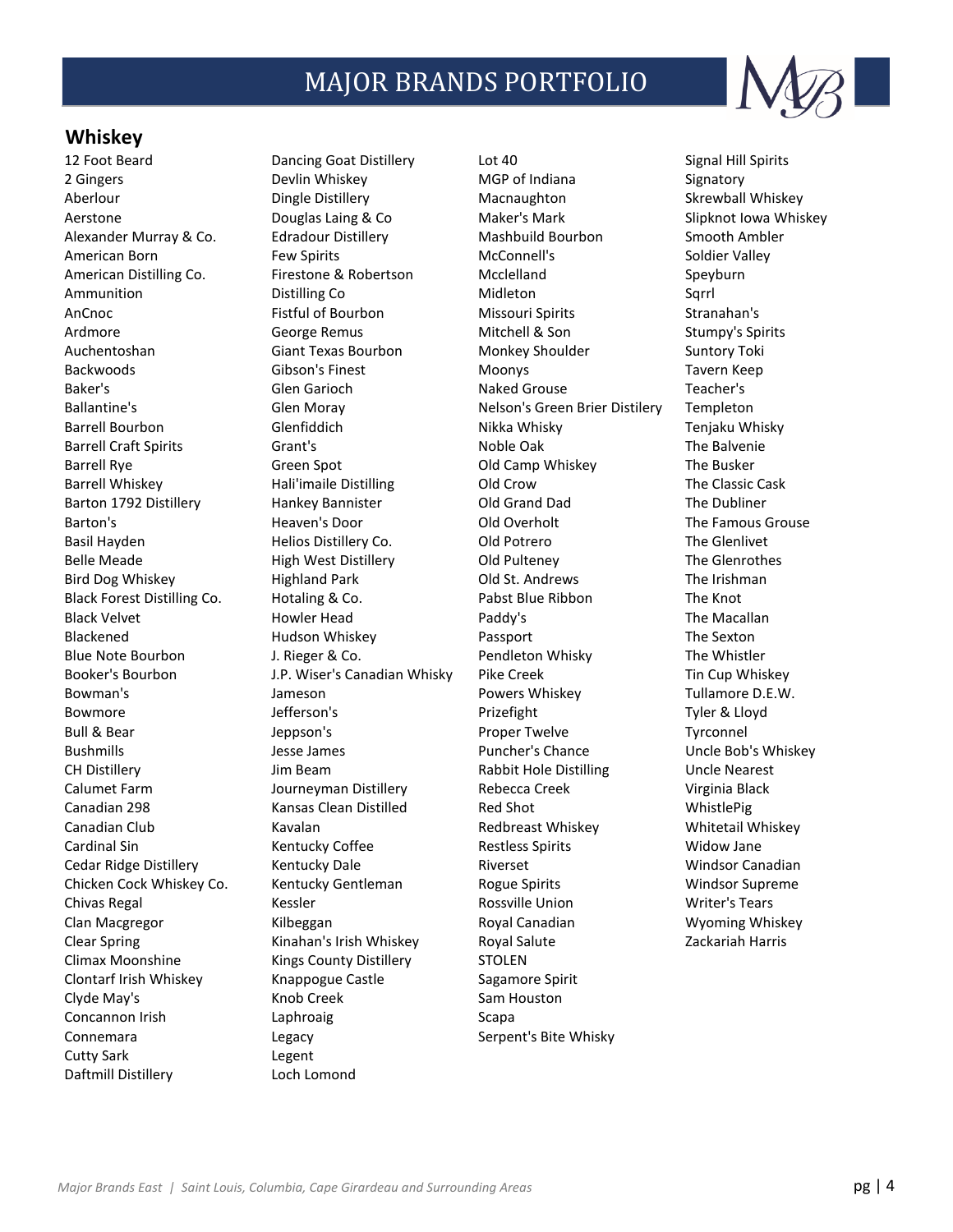

### **Brandy**

Barsol Exclusiv Janneau Pere Magloire Barton's **Example 1 State Constructs** Fundador **Raynal** Kammer **Raynal** Bistra G.E. Massenez La Caravedo Salignac Casa Pedro Domecq Gaja Larressingle Schladerer Courvoisier Hardy Cognac Leroux Thomas Hine & Co. Davidoff Cognac Hartley Brandy Martell Torres Dekuyper Hine Cognac Meukow Cognac Tycoon Cognac Delamain Cognac **Hiram Walker** Miguel Torres (Ch) **Vecchia Romagna** Vecchia Romagna Dobbe Cognac **Hotaling & Co.** Nyak Don Pedro Brandy

### **Liqueur**

Agavero **Drambuie Communic Ricard** Kinky Beverages Ricard Alize Echte Kroatzbeere L'Heritier-Guyot Ricura Amarito Amaretto **Edmond Briottet** La Belle **La Belle** RumChata BOLS FRUITLAB Liqueur Leroux Leroux Sabroso Spirits Backwoods Fiorente Llord's Schladerer Baja Fratelli Branca Lucano Schonauer Barrows Fratello Luxardo Senior and Co. Barsol **French Kiss** MB Roland Serata Serata Bayou Rum G.E. Massenez Maui Maui Soho Liqueur Becherovka Galliano Mekhong Solerno Belle de Brillet **Gioia Luisa** Computer de Luisa Meletti Nelle de Somrus Bird Dog Whiskey **H.b.** H.b. Midori Midori Sunora Bacanora Boot Hill Distillery **Heering** Heering Molinari Molinari Tempus Fugit Spirits Borghetti **Hiram Walker** Montezuma Tequila Thatcher's Organic Brady's Irish Cream **Il Tramonto** Il Tramonto Mozart Liqueur Artisan Spirits Bumbu Rum Company Italicus **Mr. Black** Mr. Black The Irishman Barenjager Tia Maria (J. Rieger & Co. Naranja Naranja Tia Maria CH Distillery Jeppson's Nelson's Green Brier Tippy Cow Caffo **Caffo** Journeyman Distillery Distillery **Distillery** Trave Celtic Honey Juan Torres Master O'Reilly's (Ireland) Travis Hasse Chateau Monet Distillers Pallini Verpoorten Copa de Oro Kahlua Passoa Villon Dekuyper Kamora Pavan Wondermint

## **Cocktail Bitters**

Bar Keep Distillery Fee Brothers

BOLS **Emilio Lustau Charles Bonet** Paul Masson BOLS

1220 Spirits **Distillerie Franciacorta Conservery References According Plymouth** 

Angostura Greenbar Craft Copper & Kings Tempus Fugit Spirits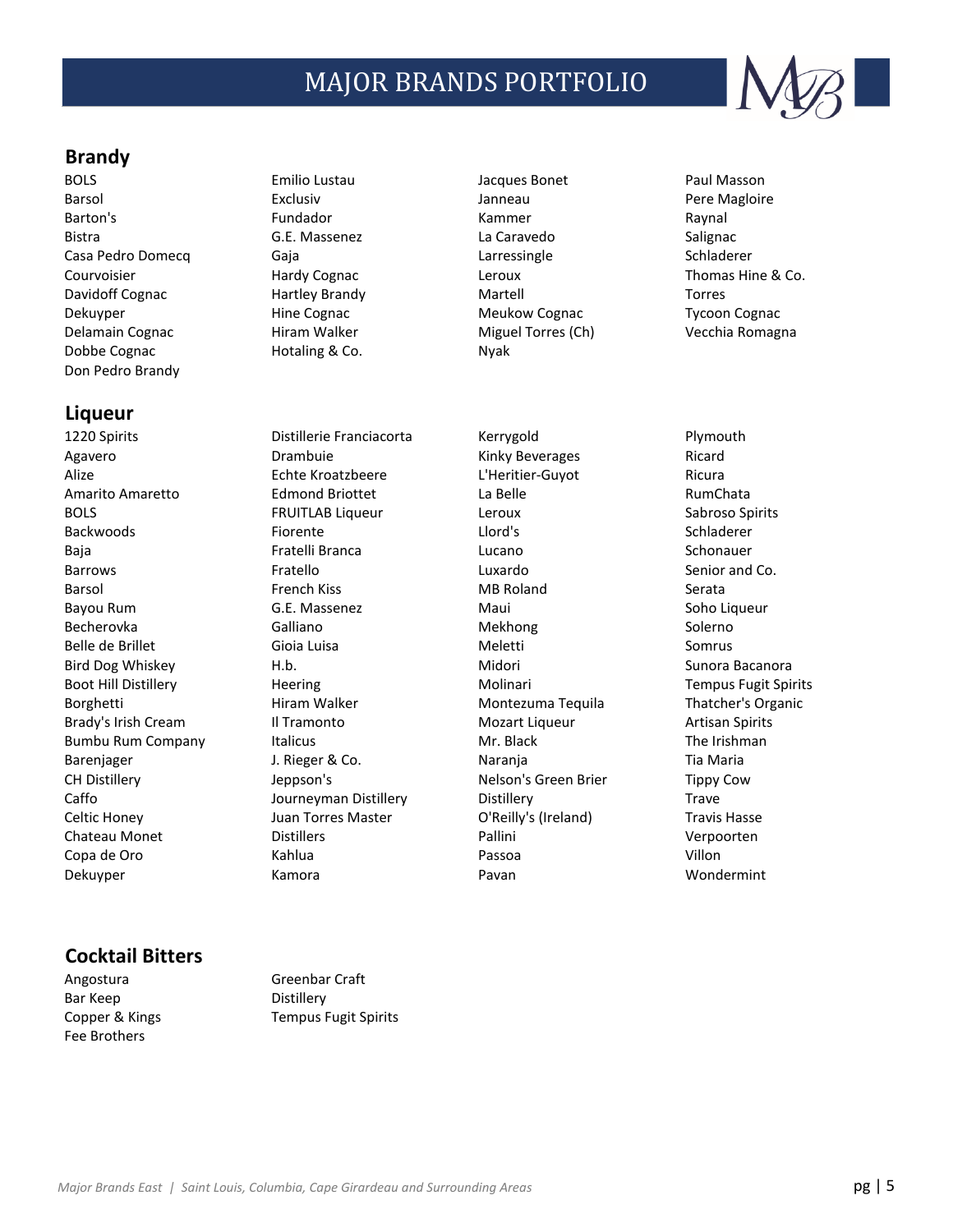

### **Specialty**

### **Ready-to-Drink**

1220 Spirits **Brooklyn Brewery** Joia Spirit **Brooklyn Brewery** Joia Spirit RumChata Blondies Cocktails Rogue Spirits Western Son Distillery

Aalborg **Linie** Linie **Red Eye Louie's** Red Eye Louie's Bird Dog Whiskey **Monaco Cocktails** Sunora Bacanora Clear Spring New York Brand Tippy Cow

1800 Tequila Capriccio Spirits Co. Jose Cuervo Sauza 25th State Craft **Canadia Community** Dulce Vida Kahlua Kahlua Sazerac Cocktails Gosling's Liqs Cocktail Shots Seagram's Escapes 4 Hands Brewing Co. Greenbar Craft Little Syds Seagram's Gin Absolut Distillery MD 20/20 Skinnygirl Arty's Legendary **High West Distillery** Malibu Malibu Slim Chillers Cocktails **Example 20 Hornitos Tequila** Mogen David Sluricane by E-40 Austin Cocktails **In the Box** Ice Box **Monaco Cocktails** Sunora Bacanora Barton Distilling The Mule 2.0 Svedka Guide Constants Canadian Mule 2.0 Svedka Company **Novo TGI Fridays** Whisky **Novo Fogo** Novo Fogo TGI Fridays Beagans 1806 **IIM Beam** Jim Beam Reyes Y Cobardes Tia Maria

**WINE**

# **Argentina**

Achaval Ferrer **Bodegas Bianchi** Finca El Origen Santa Julia Bodega Santa Julia

### **Australia**

3 Rings Wines **Fish Eye Wines** Insurrection R.L. Buller Domaine Terlato & Plantagenet d'Arenberg Chapoutier

## **Austria**

BioKult Singletin Schloss Maissau Szigetin Schloss Maissau Szigetin Szigetin Szigetin Szigetin Szigetin Szigeti

- 
- Alta Vista Bodegas Caro Finca Las Moras Skeleton Argento Bota Box Graffigna Susana Balbo BenMarco Chakras Charas Inkarri Signature Blanchard & Lurton **Conquista** Conquista Kaiken Wines The Seeker Bodega Amalaya **Crios** Crios Crios King King Torrontes del Mercado Bodega Colome Cupcake Vineyards Minimalista Trapiche Bodega Norton **Diseno** Diseno Nosotros Nosotros Valentin Bianchi Bodega Piedra Negra **Elsa Bianchi** Pascual Toso **Pascual Toso** Zuccardi Bodega Ruca Malen **Enrique Foster** Robert Mondavi Private Sel.
- 

Bleasdale Frisk Frisk Jacob's Creek Robert Oatley Robert Oatley Bota Box Giant Steps Giant Steps John Duval Shoofly Brokenwood **Greg Norman Estates** Kilikanoon Tait Wines Chambers Rosewood Henry's Drive Leeuwin Estate Tenacity Vintners Vineyards Vignerons Morse Code Two Hands Wines Crafters Union **Mickinbotham** Mount Mary Mount Mary Vintage Longbottom Cullen Wines Clarendon Vineyard Paringa Wines Wild Oats Cupcake Vineyards Hope Estate Penley Estate Wyndham Estate Devil's Corner **Innocent Bystander** Pillar Box Winery Yangarra Estate

Biohof Pratsch **Prager** Prager Skeleton Skeleton Weingut Heinrich Hannes Sabathi Pratsch Stadt Krems Weingut Paul Achs Johannes Zillinger **Steinig Weingut Wieninger** Steinig Steinig Steinig Weingut Wieninger

*Major Brands East | Saint Louis, Columbia, Cape Girardeau and Surrounding Areas* pg | 6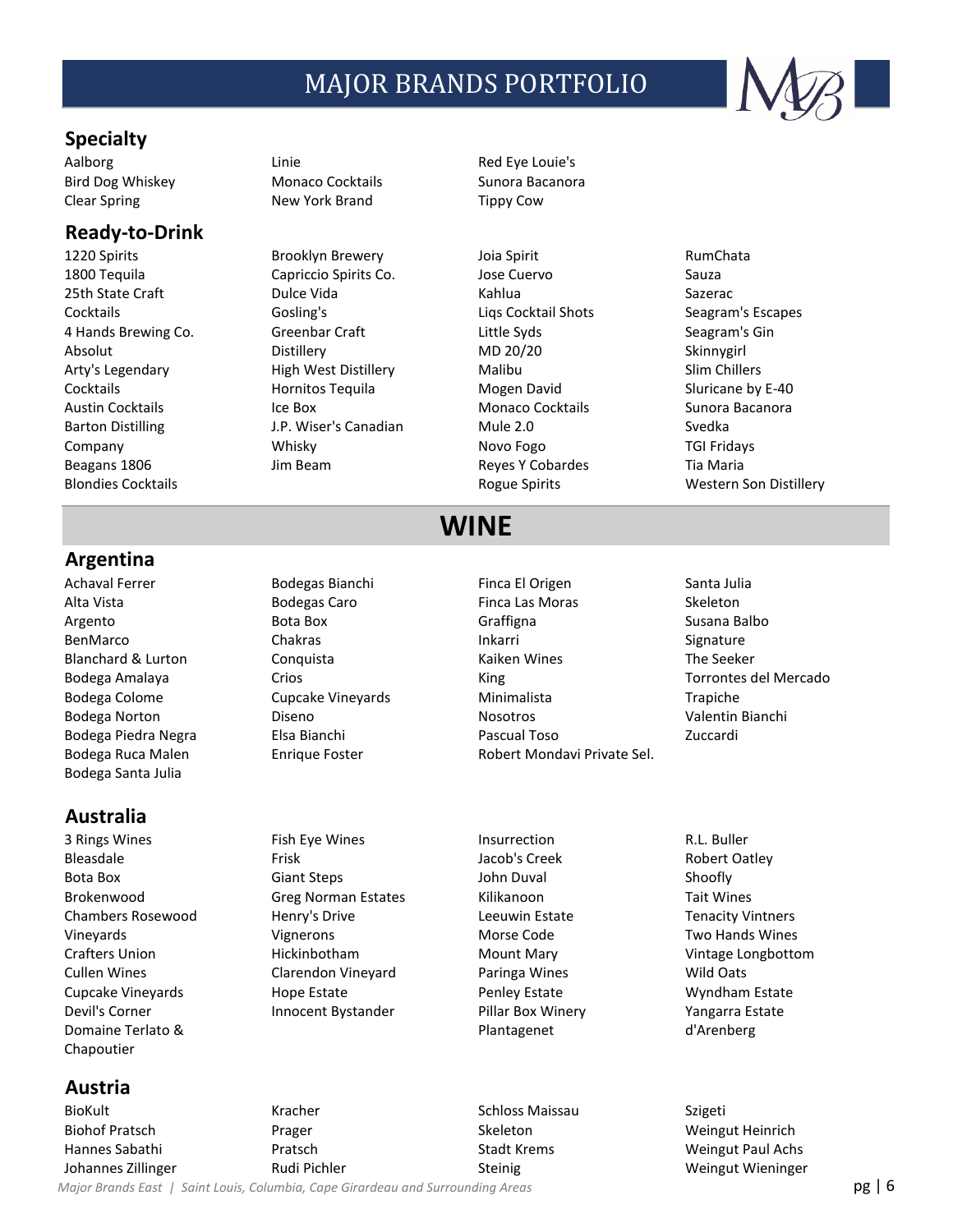## **Canada**

Inniskillin Wines Peller Estates

### **Chile**

Alcance Chilensis Oveja Negra Tabali Bin 94 **Corbett Canyon** Primus Primus **Terrapura** Bota Box **Santa Carolina** Carolina The Seeker Bota Brick Los Vascos Santa Ema V.E.S.A Cacique Maravilla Matetic Vineyards Santa Rita Vina Casablanca Chilcas Neyen Neyen Sideways

## **Croatia**

Krauthaker

### **France**

Aime Roquesante **Chateau Ferry Lacombe** Chateau Roustaing Domaine Georges Glantenay Andre Brunel Domaine les Caillo Chateau Fonbadet Chateau Saint-Andre Corbin Domaine Giraud Anna et Andre Durrmann Chateau Haut Colombier Chateau Saint-Roch Domaine Glantenay Armand de Brignac Chateau Haut Surget Chateau Saint-Roch (Rhone) Domaine Hubert Brochard Avaline Chateau Haut-Brion Chateau Suau Domaine J.A. Ferret Baron Philippe de Rothschild Chateau L'Ecuyer Chateau Tarin Chateau Tarin Domaine Jean Grivot Bouchard Aine & Fils Chateau L'Evangile Chateau Tour Prignac Domaine Lafage Bouchard Pere & Fils Chateau La Freynelle Chateau Tournefeuille Domaine Le Clos Noly Bouvet-Ladubay **Chateau La Grange Clinet** Chateau Trotanoy **Chateau Trotanow** Domaine Louis Moreau Buena Vista Winery Chateau La Graviere Chateau Trotte Vieille Domaine Michel Magnien Cachette Chateau La Nerthe Chateau d'Arcins Domaine Paul Buisse Calvet Chateau La Tuilerie Du Puy Chateau de Bon Ami Domaine Pierre Gelin Champagne Barons de Rothschil Chateau Laffitte Laujac Chateau de Campuget Domaine Prieur-Brunet Champagne Clandestin Chateau Lafite Rothschild Chateau de Fontenille Domaine Tollot-Beaut et Fils Champagne Collet Chateau Laribotte Chateau de Parenchere Domaine Vincent Careme Champagne Drappier Chateau Latour Chateau de Saint Cosme Domaine Zind-Humbrecht Champagne Laurent-Perrier Chateau Latour a Pomerol Chateau de Valmer Domaine d'Aussieres Champagne Nomine-Renard Chateau Le Pin Chateau de Vaudieu Domaine de Courbissac Champagne Taittinger Chateau Macou-Lagrange Chateau des Jacques Domaine de L'Ile Porquerolles Champs de Provence Chateau Margaux Chateau du Caillau Domaine de Marcoux Charles Heidsieck **Chateau Meyney** Claude Riffault **Charles Heidsieck** Domaine de Nizas Charles de Fere Chateau Mongravey Clos Saint Jean Domaine de Trevallon Chateau Bellevue Peycharneau Chateau Montrose Coeur Clementine Domaine de la Biscarelle Chateau Blaignan Chateau Pesquie D'Orsay Wine Domaine de la Fruitiere Chateau Blouin Chateau Peuch-Haut Damien Laureau Domaine de la Janasse Chateau Belair-Monange Chateau Picque Caillou Domaine Alain Chavy Domaine de la Noblaie Chateau Castel des Maures Chateau Plince Domaine Blain-Gagnard Domaine de la Rochette Chateau De Rouanne Chateau Prieure-Lichine Domaine Comte Georges de Vog Domaine des Bosquets Chateau Ducru-Beaucaillou Chateau Promis Domaine De Saint Cosme Domaine du Ch de Meursault Chateau Ferrande Chateau Puech-Haut Domaine Drouhin-Vaudon Domaine du Viking

Chateau Rouget Domaine Francois

Casas del Bosque **Montes Wines** Scarlet Vine Scarlet Vine Woodbridge by R. Mondavi

Chateau Rampeau **Domaine Fouassier** Domaines Minchin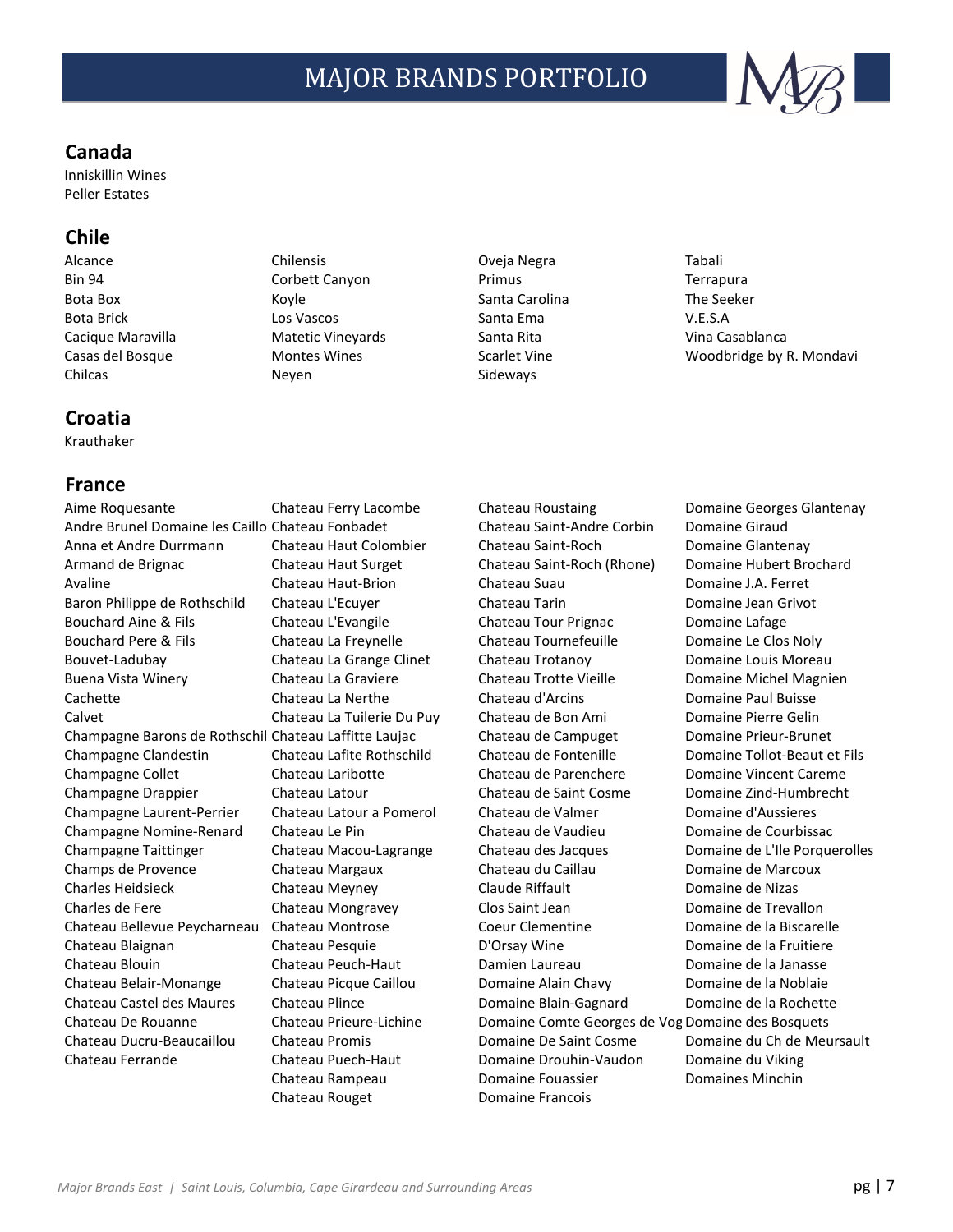

## **France (cont.)**

### **Georgia**

Cradle of Wine

### **Germany**

Becker Family Winery **Gerstacker Nurnberger** RELAX Wines The Seeker Bischofliche Weinguter Hans Wirsching Thomas Schmitt Reichsrat Von Buhl Thomas Schmitt Trier Trier Trier Heinz Eifel Schloss Vollrads Urban Riesling Bollig Lehnert **Hex Vom Dasenstein** Schmitt Sohne Wines Weingut Franz Keller Dr. H. Thanisch Erben Karthauserhof Schafer-Frohlich Okonomierat Rebholz Muller-Burggraef Kelterei Possmann St. Gabriel Furst Moselland St. Urbans-Hof Funf Wines

### **Greece**

Domaine Gioulis Gai'a Wines

### **Hungary**

Count Karolyi **Count Count Karolyi Count Count** Count Egri Bikaver

**Ireland** O'Reilly's (Ireland)

**Israel** Carmel Winery Dalton

Duval-Leroy Jean-Louis Denois Maison L'Envoye Prosper Maufoux En Memoire du Malbec Jean-Paul & Benoit Droin Maison Louis Jadot Rare Exem Goseph Burrier -Ch de Beauregard Maison Saint AIX Roger Sabon Foucher-Lebrun **Foucher-Lebrun** Joel Falmet **Maison Saleya** Rose All Day Francois Montand **La Fete Du Rose** Michel Gassier Saget la Perriere French Blue La Maison de Rose Michel Lelu Saint Julien Friends Fun Wine **Calculation** Laroque **Calculation Contract Contract Contract Contract Contract Contract Contract Contract Contract Contract Contract Contract Contract Contract Contract Contract Contract Contract Contract** G.H. Mumm Le Charmel Michel Redde et Fils The Seeker Gilles Troullier **Le Grand Noir Mouton Cadet** Vieux Papes Vieux Papes Gustave Lorentz **Le Paradou Le Paradou** Medoc Cru Bourgeois Vignobles Raymond Henri Dosnon **Markon Le Roi des Pierres** Nicolas Wines Nicolas Wines Villa Viva Winery Jacques Bardelot Les Hauts de Lagarde Novellum Vouette & Sorbee Jadix Lillet Pampelonne Xavier Monnot Jean-Charles Boisset Louis de Grenelle Perrier-Jouet Yes Way Jean-Claude Boisset Luc Belaire Philippe Gimel-St Jean du Barroux Legende Pinot Evil Cellars M. Chapoutier Bila-Haut

Dopff & Irion **Interpretent Clean-Francois Merieau** Maison Joseph Drouhin Piper Heidsieck

Affentaler Gerstacker Gerstacker Monchhof Starling Castle

Cupcake Vineyards **Hooked!** Schnaitmann Weingut Friedrich Becker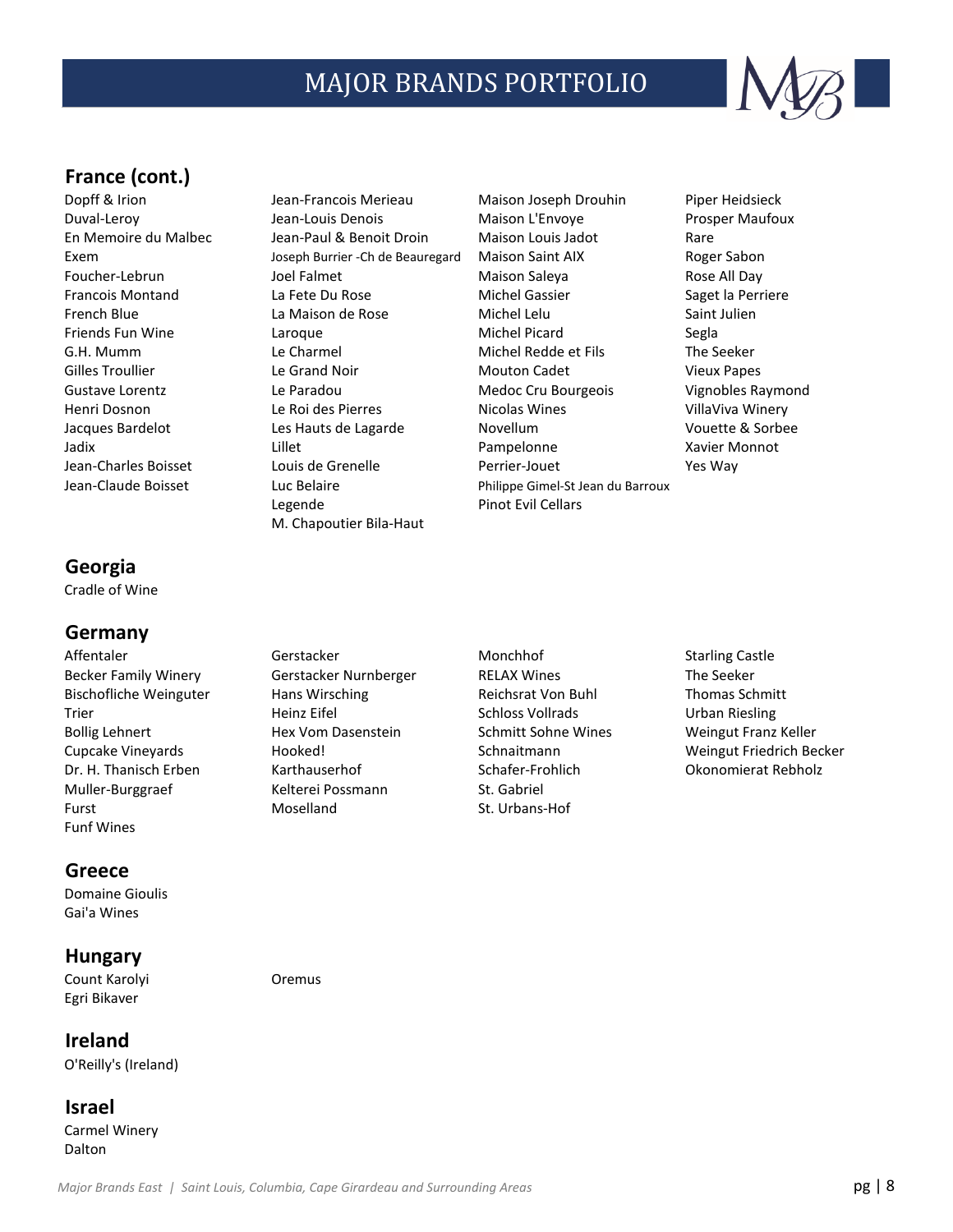

### **Italy**

Agricola Punica **Carlo Confluct Bosio Luca Bosio Vineyards** Stickybeak Alessio Di Padrino Luccio Tavernello Altanuta Donnafugata Luiano Tedeschi Antonio Sanguineti Duca di Salaparuta Luna Nuda Tenuta Campo di Sasso Arcanum **Carlo Contract Contract Contract Contract Contract Contract Contract Contract Contract Contract Contract Contract Contract Contract Contract Contract Contract Contract Contract Contract Contract Contract Contract** Astoria Earl Stevens Selections Marchesi Fumanelli Tenuta Perano Attilio Ghisolfi Ed Hardy Marchesi de Frescobaldi Tenuta San Guido Attimo Wine **Evviva Stella Mia** Marchetti Marchetti Tenuta Sette Ponti Bellafina Fantinel Marco Negri Tenuta del Cabreo Beni di Batasiolo Fattoria Bibbiani Marco Pontarelli Tenuta di Arceno Benvolio **Fattoria di Caspri** Masi Agricola **Nasi Agricola** Tenuta di Biserno Biagio **Fernando Pighin & Figli** Mazzoni **Nazzoni** Tenuta di Nozzole Bocelli Feudo Maccari Medici Ermete Tenuta di Salviano Bollini **Example 2** Feudo Zirtari **Michele Chiarlo Michele Chiarlo Tenute Piccini** Chiarlo Tenute Piccini Bread and Butter Wines Francesco Atzori Mochetto Morochetto Tenute Silvio Nardi Ca' De' Medici Franzia Monte Tondo The Beachhouse Wines Campo Al Mare **Freixenet** The Seeker Campo Al Mare The Seeker Cantina Mesa **Funf Wines** Nozzole **Nozzole Research Standard Tiamo** Cantina Morellino di Scansano Gancia Opici Italian Selections Tiziano Cantine Florio Gianni Brunelli Palama Torlasco Canvas Wines Giuseppe Lonardi Perazzeta Torresella Caposaldo Gran Passione Poggio Vignoso Tropical Moscato Carpano **Il Bastardo Carpano II** Bastardo **Poggiotondo** Poeta Poeta Tutto Mio Carpineto **Il Poggione Prodigo Prodigo Prodigo** Twisted Wine Cascina Baricchi Kettmeir Punt e Mes Urlo Cesari La Bastarda RELAX Wines Valdo Chloe Wines La Cantina Pizzolato Renzo Masi Verso Claudio Plessi La Fiera Risata Vignaioli Morellino di Colombo Marsala <sup>La Perlina</sup> La Perlina Ruffino Ruffino Scansano Corvo Wines **La Quercia** Corvo Mines Corvo Willa Matilde Cupcake Vineyards Lamole di Lamole Santa Martina Villa Rosa Curto Marco Le Manzane Sassoregale Vino dei Fratelli Ca Maiol Lola (IT) Voveti

### **Lebanon**

Domaine des Tourelles Macedonia Macedon Tikve.

Vinos de los Muertos ChocoVine

### **New Zealand**

13 Celsius **13 Celsius Communist Communist Communist** Kim Crawford Changes Stoneleigh Brancott Estate **Giesen** Giesen **Kuranui** Kuranui The Seeker Chloe Wines Greg Norman Estates Monkey Bay Tohu Wines Craggy Range **Greywacke Greywacke** Nobilo Nobilo Urlar Cupcake Vineyards **Innocent Bystander** Cupcake Vineyards Wairau River Drops Of Jupiter Invivo X SJP Sileni Estates

(M)amapeach Danzante Lovo Skinnygirl

### **Mexico Netherlands**

Allan Scott **Felton Road** Kono Kono The Infamous Goose Conservation Conservation Conservation Conservation Conse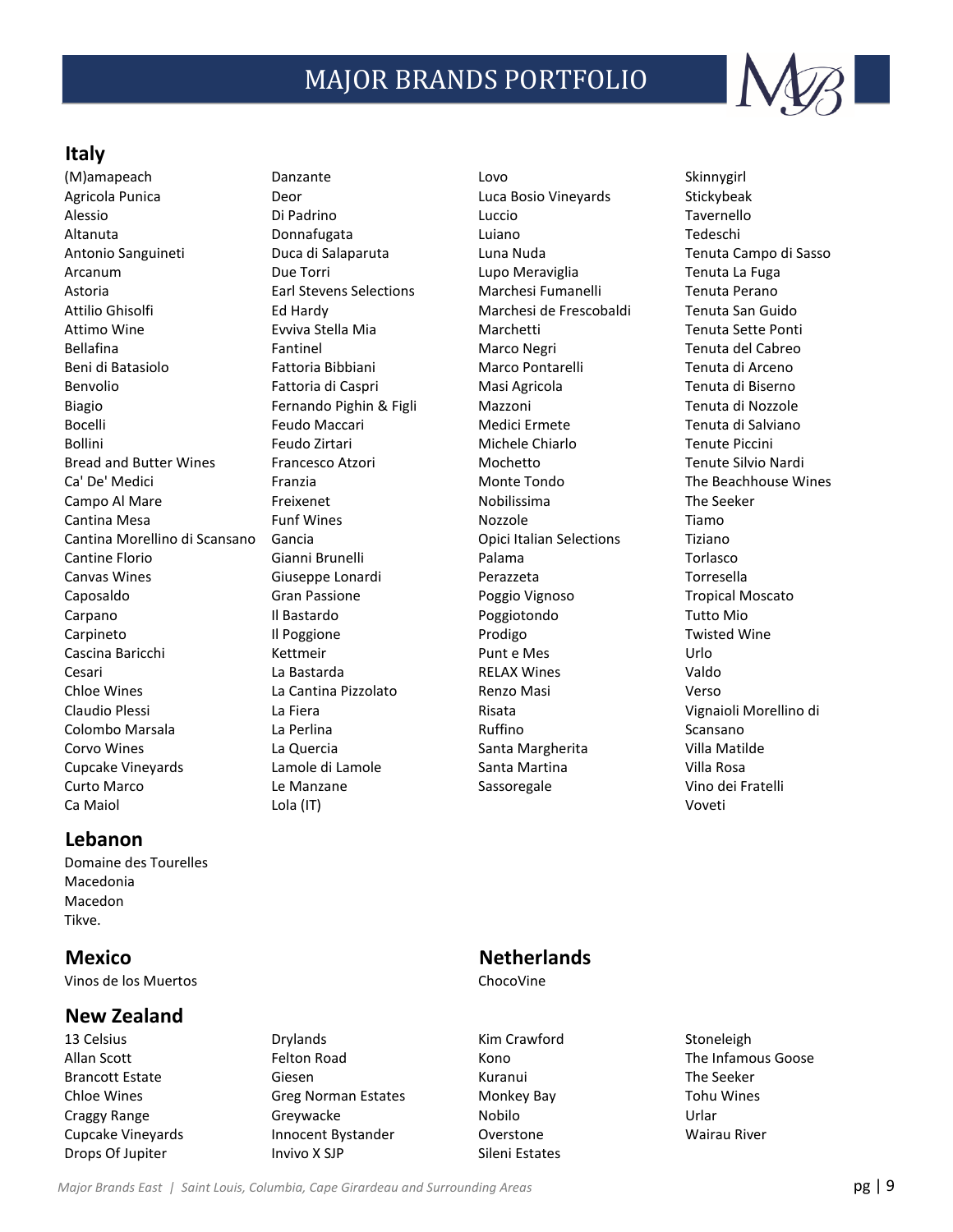

#### **Peru**

Pisco Caravedo

### **Portugal**

### **Slovenia**

Anna's Vineyard Edi Sim.i. Giocato

**South Africa**

#### Cabeca de Toiro Faisao Orlana Quinta de la Rosa Casa Santos Lima Fonseca Port Quinta da Boavista Quinta do Vallado Cockburn's Port **Herdade de Sao Miguel** [Dao] Taylor Fladgate Croft Port LAB Quinta da Zaralhoa Vila Nova Dow's Leacock's Quinta de Vale de Pios

Bayten Excelsior Jam Jar Rudi Schultz Boschendal Graham Beck Live-A-Little Simonsig De Toren Toren Honey Badger Nullderbosch Stellar Winery DeMorgenzon **Indaba** Indaba Rib Shack Red

David Finlayson **Makulu** Heaven On Earth Makulu Nakulu Stellar Organics

**Spain**

Ernie Els

Aalto **Campo Viejo Fedellos do Couto** Radio Boca **Radio Boca** Avaline Carlos Serres Freixenet Carlos Serres Freixenet Real Compania de Baron de Ley **Casa Castillo** Casa Castillo **Funf Wines** Vinos Beso del Sol **Castell d'Encus** Goru Verde Castell d'Encus Black Slate Castillo de Monseran Gotas de Mar Rene Barbier Bodega Trenza **Celler Cecilio** Gran Castillo Rocio Roger d'Anoia Bodegas Abanico Celler Vall Llach Harveys Segura Viudas Hazana Clos De Nit Herencia Altes Spartico Bodegas Campillo Clos Erasmus Lolailo Swashbuckler Bodegas Castano **Commando G** Manyana Manyana Tarantas Bodegas Dinastia Vivanco Creencia Creencia Mas Doix Creencia Bodegas Fillaboa **Cupcake Vineyards** Mas d'en Compte Terroir Historic Bodegas Mas Alta **Menade** Dry Sack Menade The Spanish Wine Company Bodegas Muriel **Ed Hardy Ed Hardy** Mia Mia Tosalet Bodegas Oliveros **El Coto El Coto** Navardia Navardia Vega Sicilia Bodegas Picos **El Gringo** Paco & Lola Vionta Bodegas Valdubon Emilio Lustau Pasas Vina Eguia Bodegas y Vinedos Monteabello Equipo Navazos Pazo Senorans Vina Herminia Burgans **Espelt** Espelt **Picos del Montgo** CVNE **Familia Nin-Ortiz** Piquitos

Poema RELAX Wines

## **Switzerland**

Tempus Fugit Spirits

**Arkansas** Post Familie Vineyard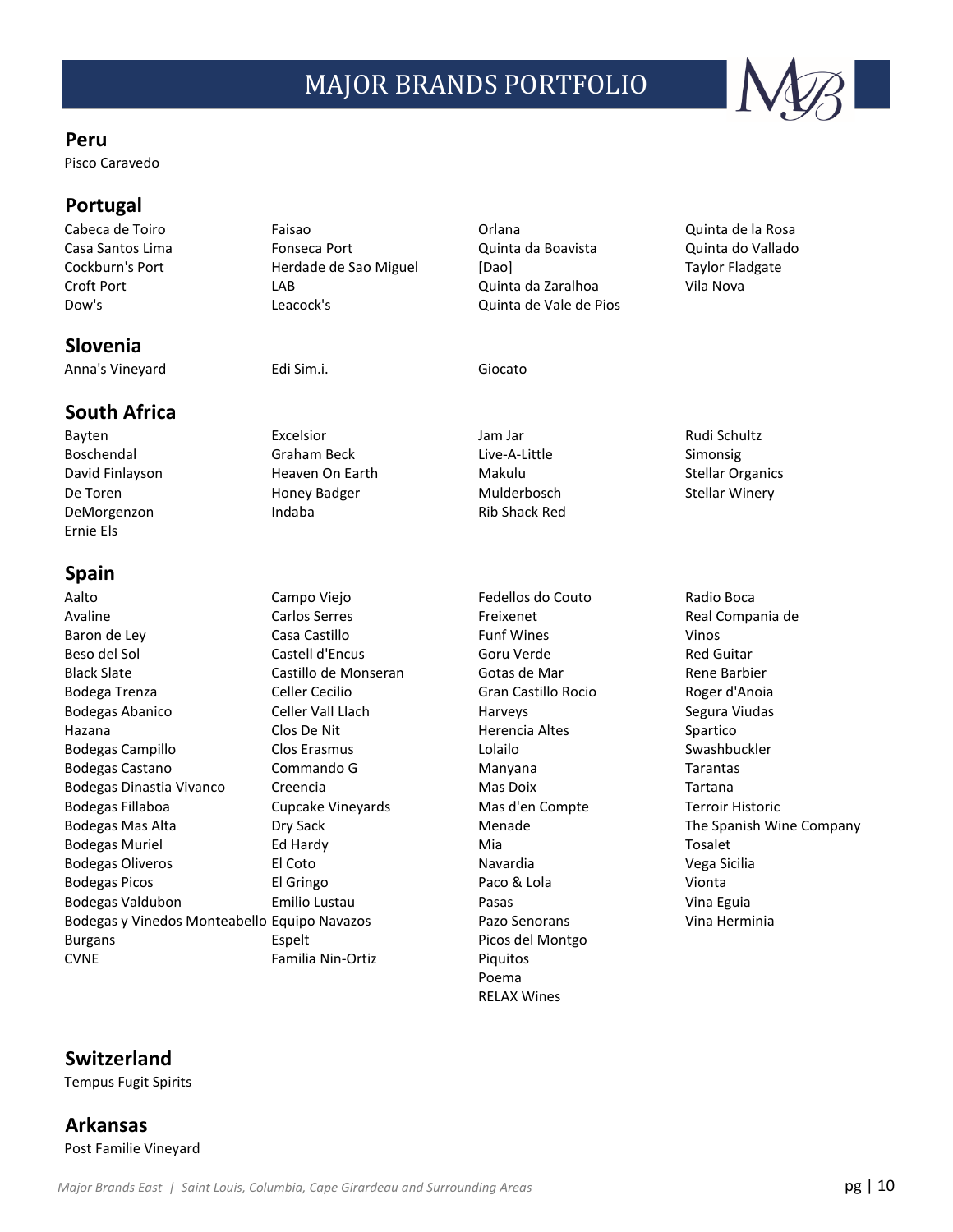

### **California**

Cakebread Cellars Durant & Booth Jackson Estate Wines Nevada County

10 Span Vineyards Cambria Earl Stevens Selections Jamieson Ranch 1924 Wines Camelot Edmeades Jelly Jar Wines 7 Moons Canvas Wines Educated Guess Joaquin's Inferno Allegro Cellars Capture Emblem Jonata Almaden Cardiff Emmolo Justin Ammunition Carmel Road Winery EnRoute Carmel Road Winery EnRoute Anakota Cartlidge & Browne Eponymous Kendall-Jackson Angeline Caymus Vineyards Eternally Silenced Kenwood Vineyards Caymus Vineyards Arrowood Vineyards Cenyth Far Niente Far Niente Kikkoman Ashes & Diamonds **Chamisal Vineyards** FishEye Winery FishEye Winery Knotty Vines Auros **Charles Smith Wines** Flat Rock **Charles Charles Smith Wines** Flat Rock **Charles** Kung Fu Girl Auspicion Chimney Rock Flipflop La Crema Austerity **Example 2 Childe Wines** Flora Springs **Research Community Community** Co. Ava Grace Vineyards Chronic Cellars Foley Foley Chronic Cellars Foley Chronic Cellars Chronic Cellars Foley Chronic Cellars Foley BACA Wines Clayhouse Foppiano Vineyards Lafond Winery Backhouse Wines Clos du Bois ForeFront Wines Lake & Vine Cellars Backstory Clos du Val Fortress Lander-Jenkins Bacon **Example 2** Cocobon **Forward Kidd** Landmark Vineyards BadgerHound Concannon Vineyard Foxhorn Vineyards Lapis Luna Wines Bar Dog Conundrum **Frank Family Vineyards** Leaping Horse Vineyards Beaulieu Vineyard **Cook's** Franzia **Franzia** Legacy Wines Bella Union **Example 2** Cooper & Thief Freemark Abbey Winery Lejon Vermouth Belle Ambiance Family **Cellarmasters** Fun Wine Co **Light Horse** Vineyards Copain G & D Line 39 Belle Glos Corbett Canyon Galerie Loft Wines Benziger Family Winery Cosentino Winery Game Box Cokoya Beran Vineyards Crafters Union Glen Ellen Love Noir Beringer Main & Vine Cribari Cribari Cribari Gloria Ferrer Communication Clubated Museum Cribari Green Cribari Beringer Vineyards Cult Cult Cult Gnarly Head Lyeth Estate Big House Wine Co Cupcake Vineyards Greg Norman Estates MD 20/20 Black Ink Curmudgeon Groth Groth Groth Maggy Hawk Wines Black Stallion **Guarachi** Cuttings Cuttings Guarachi Guarachi Mark West Blackstone Winery **Cuvee Sauvage** Hall Wines Hall Wines Martin Ray Winery Blindfold **Darioush Darioush** HandCraft Matanzas Creek Bonanza Winery **Example 2 Club Concrete Concrete Club Concrete Hangtime Wines McManis Family** Booker Wines **Davis Bynum Winery** Harken Meiomi Bootleg Wine Works **Day Owl Hartford Family Winery** Mer Soleil Bota Box **Daylight Wine** Harvey & Harriet Meridian Vineyards Bota Brick DeLoach Vineyards Hidden Crush Merryvale Vineyards Brazin **Example 2 Example 2 Concernsive Creek** Hook or Crook Cellars Mettler Family Vineyards Bread and Butter Wines Diora Wines Nichael Mondavi Family Correspondent Michael Mondavi Family Broken Earth **Imagery Estate Winery Communist Communist** Imagery Estate Winery Milestone Wines Bubo Domaine Carneros Intercept Winery Mogen David Buena Vista Winery Domino Ironstone Vineyards Mount Veeder Winery Buttercup Vineyards Donati Vineyards Irony Wines Mt. Brave Byron Winery Double Diamond J. Rochioli Vineyard & Winery Mumm Napa Boen Wine **Dreyer Sonoma** J. Roget Murphy Goode Murphy Goode Cabanero Wines Dunn Vineyards JNSQ My Favorite Neighbor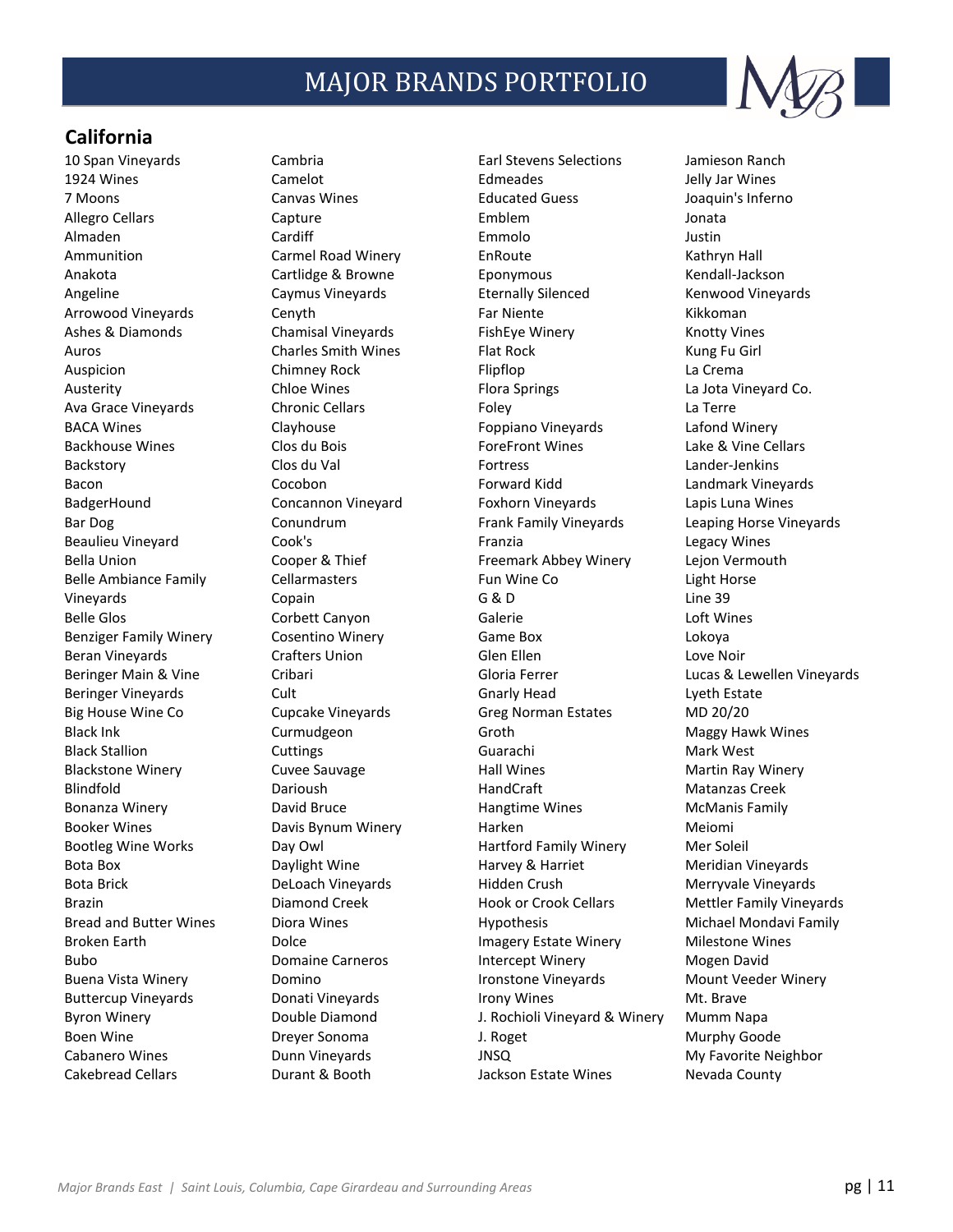

## **California (cont.)**

Nickel & Nickel **Robert Hall** Robert Hall Stonestreet **Example 2016** Uncorked Nielson Robert Mondavi Private Sel. Surf Swim Unshackled Noble Vines Robert Mondavi Winery Tangley Oaks Upshot Novinophobia Rodney Strong Vineyards Tensley Wine Company Vendange O'Shaughnessy Rowen The Collection Vista Point Oberon Saldo The Critic Vya Obsession Wines Salvestrin Winery The Dreaming Tree Verite Opici Vineyards Santa Barbara Winery The Drop Walt Wines Opus One Save Me San Francisco The Hilt Wines Whiplash Paso Creek **Schrader Cellars** The Magician Wild Horse Winery **Schrader Cellars** The Magician Paul Masson **Screaming Eagle** The Paring The Wild Ridge Vineyards Conservation of the Paring Wild Ridge Vineyards Pepi Sea Sun Vineyard The Prisoner Wind Gap Petite Cote **Seghesio Family Vineyards** The Seeker WindVane Wines Pine Ridge Vineyards Sequoia Grove The Snitch Sexual American Woodbridge by R. Mondavi Piper Sonoma Silver Oak Thorn Young & Co Primal Roots Wines Silver Palm Wines Three Blocks Z. Alexander Brown Profile Collection Silverado Vineyards Three Finger Jack tenshen Quady **Simi Winery** Tin Roof Cellars Quilt Simply Naked Toasted Head Wines Rabble Skinnygirl Skinnygirl Tom Gore Vineyards Ravage Wines Slow Press Tor Kenward Family Wines Ravenswood Sola Winery Trefethen Family Vineyards Raymond Vineyards Spellbound Tribuno Reata St. Francis St. Francis Tribute Red Schooner St. James Winery Trollop Redtree St. Supery St. Supery Twisted Wine Renwood Winery Starmont Winery & Vineyards Two Angels Riven Rock Vineyards Steakhouse Vineyards Twomey Riverbench Vineyard Steelhead Vineyards Ulysses

### **Florida**

Capriccio Friends Fun Wine

#### **Kansas**

Somerset Ridge

### **Missouri**

Augusta Winery Noboleis Vineyards Hermannhof Winery **Pirtle** Montelle Winery St. James Winery

### **New Mexico**

Soleil Mimosa St. Clair Winery

### **New York**

MD 20/20 Richards Manischewitz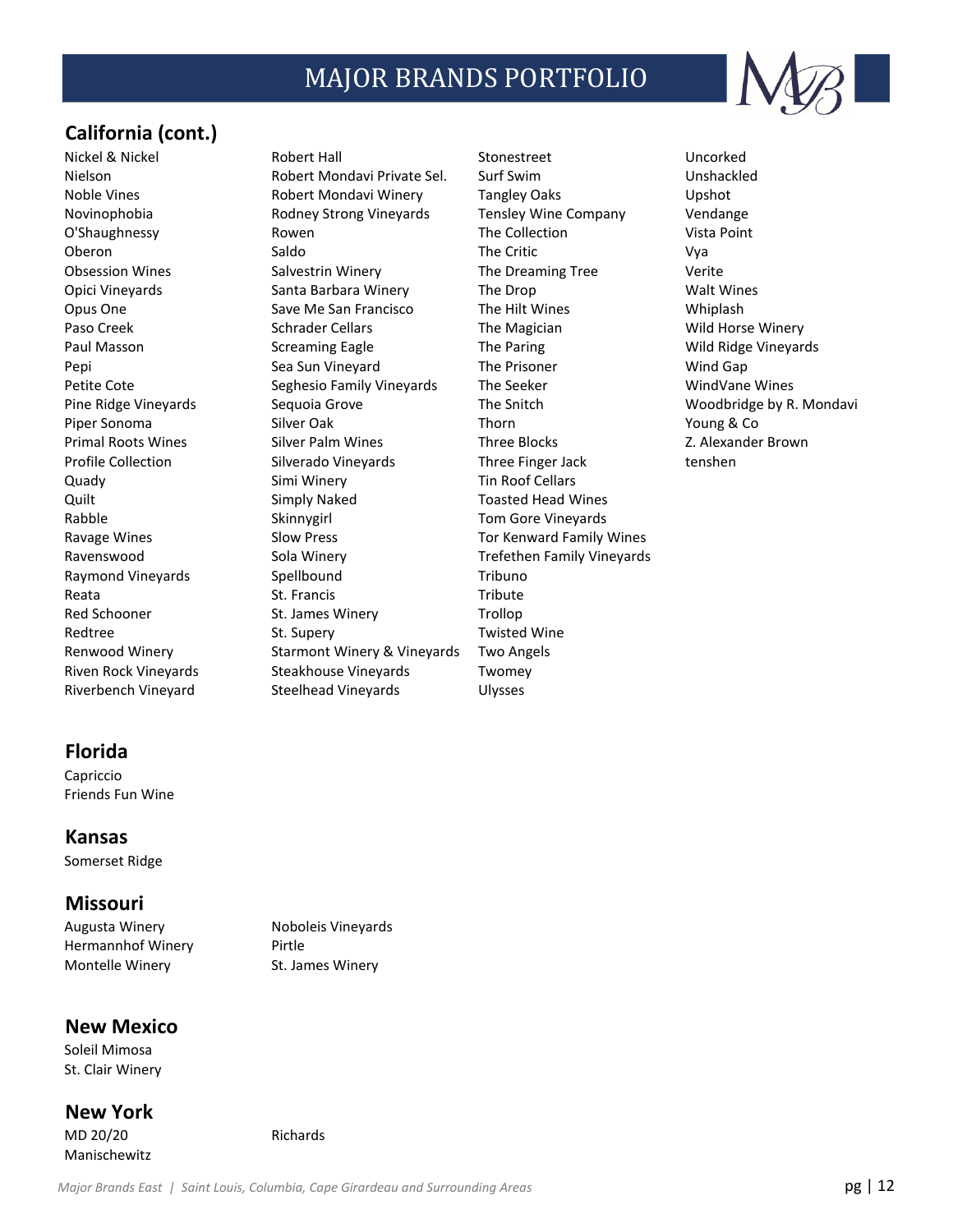

### **Oregon**

Angela Vineyards **RoseRock** Hartford Family Winery Row 503 Cellars Argyle Winery Elouan Jovino Resonance Bergstrom Wines **Evolution** Evolution Ken Wright Cellars Sokol Blosser Cloudline Cellars **Firesteed Wines** Kin & Cascadia Walt Wines Dobbes Family Estate Forty-Six Diamonds Maison L'Envoye WillaKenzie Estate Domaine Drouhin Oregon Gran Moraine Roco Winery Wine By Joe Drouhin Oregon Zena Crown Vineyard

### **Washington**

Buried Cane **Hogue Cellars** Chateau Smith Januik Double Canyon

### **Uruguay**

Bodega Garzon

### **Sake**

G Sake Maboroshi Naginata Yomi Sake Gekkeikan Momokawa Sake Ozeki Sake Yoshinogawa Hakutsuru Sake Moonstone Sake Sakemoto Yuki No Bosha Ikezo Yuri Masamune

Badger Mountain **Dusted Valley Club Access Contained Valley** Kin & Cascadia Novelty Hill Band of Roses **Eve** Eve **Example 20** Eve Kung Fu Girl Reynvaan Boom Boom! Evolution Evolution Leonetti Cellar Seven Hills Winery Boomtown **Figgins Walla Walla Valley** Mercer Family Vineyards Spoken Barrel Bota Brick Genesis Genesis Mullan Road Cellars The Velvet Devil

Fu-Ki Joto Sake Murai Social Sparkling Wine

# **BEER**

### **Austria**

Brauerei Schloss Stieglbrauerei zu Eggenberg Salzburg Hirter Brewery

## **Belgium**

**Brazil**

Cervejaria Kaiser

Bieres de Chimay S.A. Brasserie a Vapeur Brouwerij Oud Beersel Brouwerij Verhaeghe Brasserie Caracole **Brouwerij Bavik** Brouwerij Bavik Brouwerij St. Brouwerij Westmalle Brasserie Du Bocq **Brouwerij Boon** Bernardus Bernardus Brouwerij de Dolle Brouwers Brasserie Dupont Brouwerij Corsendonk Brouwerij Straffe Hendrik/Huisbrouwerij Green's Gluten Free Beers Brasserie d'Orval **Brouweri**j Het Anker De Halve Maan Hanssens Artisanaal Brasserie de Rochefort Brouwerij Huyghe Brouwerij Van Honsebrouck Petrus Brasserie de Silly Brouwerij Lindemans Brouwerij Van Steenberge Wittekerke

*Major Brands East | Saint Louis, Columbia, Cape Girardeau and Surrounding Areas* pg **b and particle and pg | 13**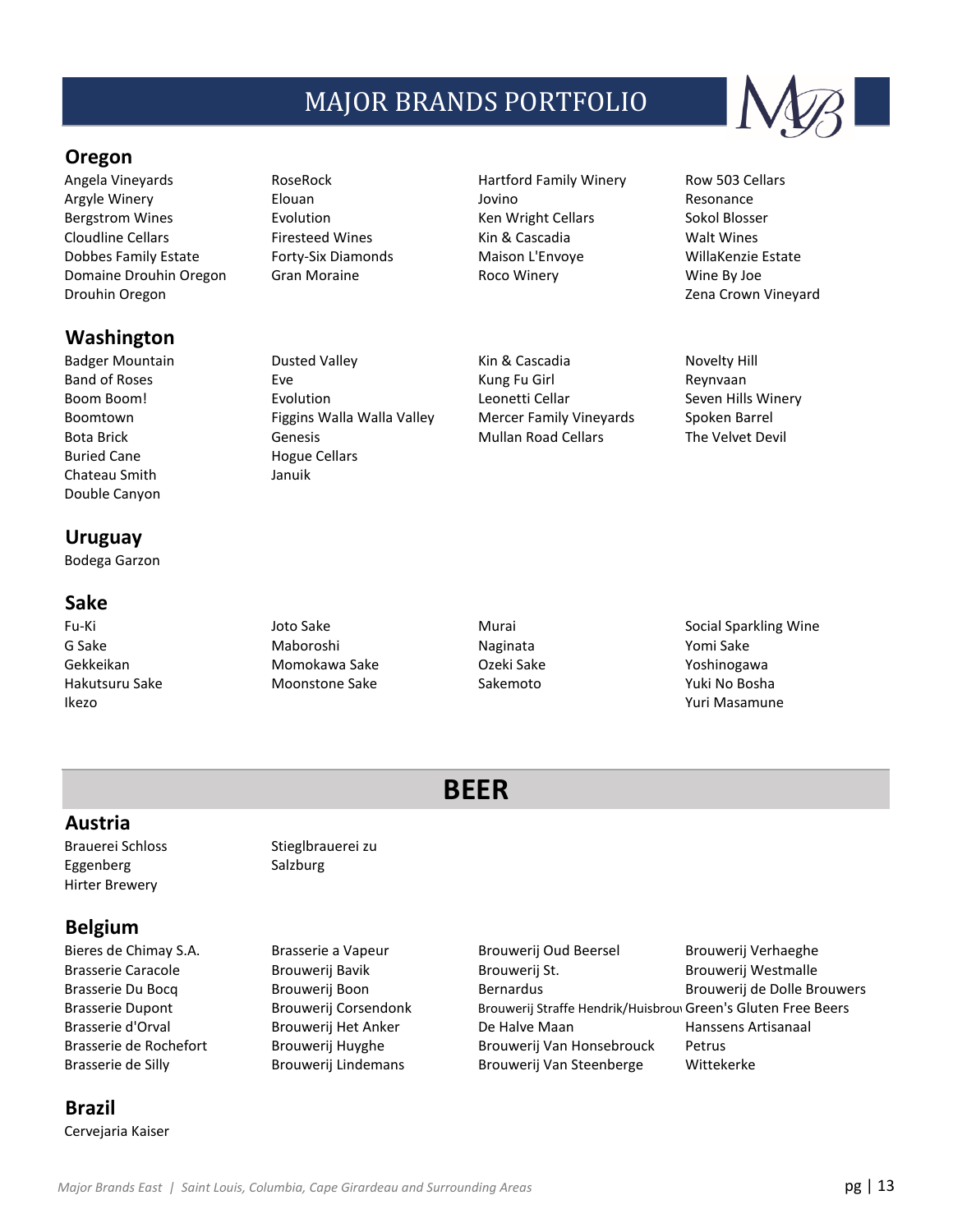Labatt Brewing Company Czechvar Moosehead Mestansky Pivovar Unibroue Havlickuv Brod

Lucky Buddha Beer Co. Carlsberg Brewery

## **England**

Green's Gluten Free Beers Wells & Young's Brewing

**France** Kronenbourg

- **Germany**
- 

Guinness **Kiuchi Brewery** Tona

Birrificio Montegioco Tecate Tecate BrewDog

# **Canada Czech Republic**

### **China Denmark**

Charles Wells Greene King Brewery J.W. Lees & Co Brewers Morland Brewing George Gale & Company Harvey's Brewery John Crabbie & Company Samuel Smith

Aecht Schlenkerla Staatsbrauerei Clausthaler Professor Fritz Briem Ayinger Weihenstephan Einbecker Brauhaus Schofferhofer Badische Bitburger Erdinger WeissBrau Stone Berlin Staatsbrauerei Rothaus Bitburger Brauerei Th. Simon Flensburger Brauerei Weihenstephaner Bayerische Brauerei Pinkus Mueller Heinrich Reissdorf & Co. Wurzburger Hofbrau

**Greece Jamaica Netherlands Singapore**

Athenian Brewery **Dragon Stout Heineken** Heineken Tiger Beer Fix Hellas **Red Stripe** Red Stripe Trappistenbrouwerij De Kievit

**Ireland Japan Nicaragua** Damm S.A.

**Italy Mexico Scotland Thailand** Birra Moretti **Cerveza Rrey Communist Cerveza Rrey Communist Cerve**za Rrey Belhaven Brewery Singha Verdi Verdi Harviestoun Brewery Innis & Gunn Newcastle Brewing Ltd Orkney Brewery

Traquair House Brewery

**Spain**

## Murphy's Brewery **Switzerland**

O'Hara's **Kenya Russia** BFM Brasserie des Smithwicks Tusker Tusker Smirnoff Ice Franches-Montagnes

*Major Brands East | Saint Louis, Columbia, Cape Girardeau and Surrounding Areas* pg **b and part and pg | 14**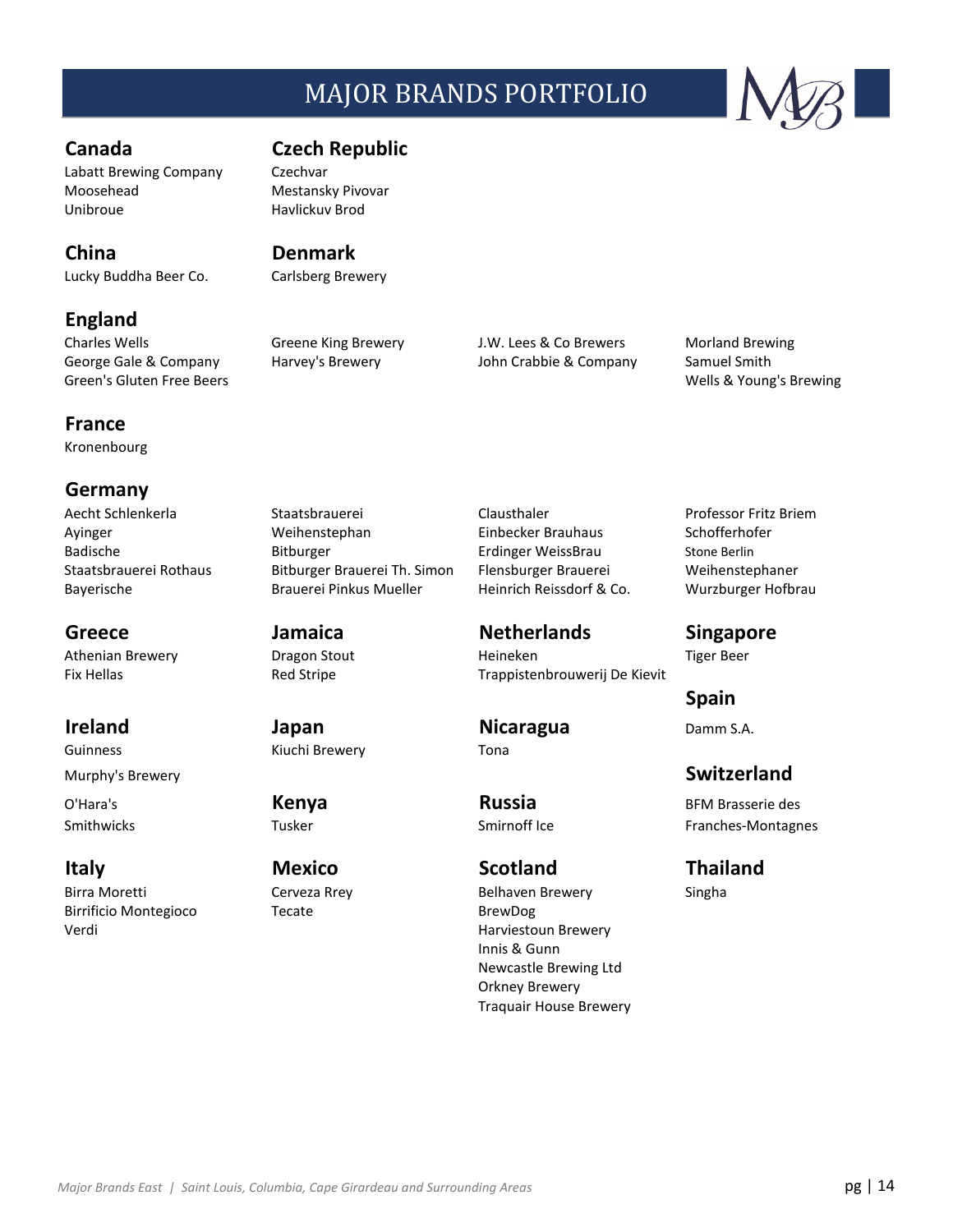

## **Arizona**

AriZona SunRise

**Arkansas**

Ozark Beer Co.

### **California**

21st Amendment Brewery Green Flash Brewing North Coast Brewing Co Arrogant Brewing **Humboldt Brewing Co.** Premium & Smooth Beer Co Firestone Walker Brewing Co. Lone River Beverage Stone Brewing Co.

AriZona SunRise **Destihl Communist Contains Arizona** Smirnoff Spiked Civil Life Brewing Co. Heineken Left Hand Brewing Co. Sparkling Seltzer Deschutes Brewery Humboldt Brewing Co. Seagram's Escapes TGI Fridays John Crabbie & Company Smirnoff Ice Tea Runners

## **Colorado**

Funkwerks **Left Hand Brewing Co.** Ska Brewing Company Wild Basin

**Florida Maine**

**Illinois Maryland** Destihl Old Bakery Beer Co **Michigan**

**Kansas** New Holland Brewing Free State Brewing Co.

### **Missouri**

**Montana** Montucky Cold Snacks

**New Mexico** Cerveza Urbana

Avery Brewing Co. **Great Divide Brewing Contained Brewary** Coskar Blues Brewery Company Upslope Brewing Company

Cigar City Brewing **Sea Dog Brewing Company** Sea Dog Brewing Company

A 4204 Main Street **Heavy Seas Brewing Co.** A street heavy Seas Brewing Co.

Founders Brewing

Civil Life Brewing Co. **Melvin Brewing Six Mile Bridge** Six Mile Bridge WellBeing Brewing Diametric Brewing **O'Fallon Brewery** Torn Label Brewing Co.

4 Hands Brewing Co. Cogboat Brewing Co. Public House Brewing Correst Luban Chestnut Brewing Co